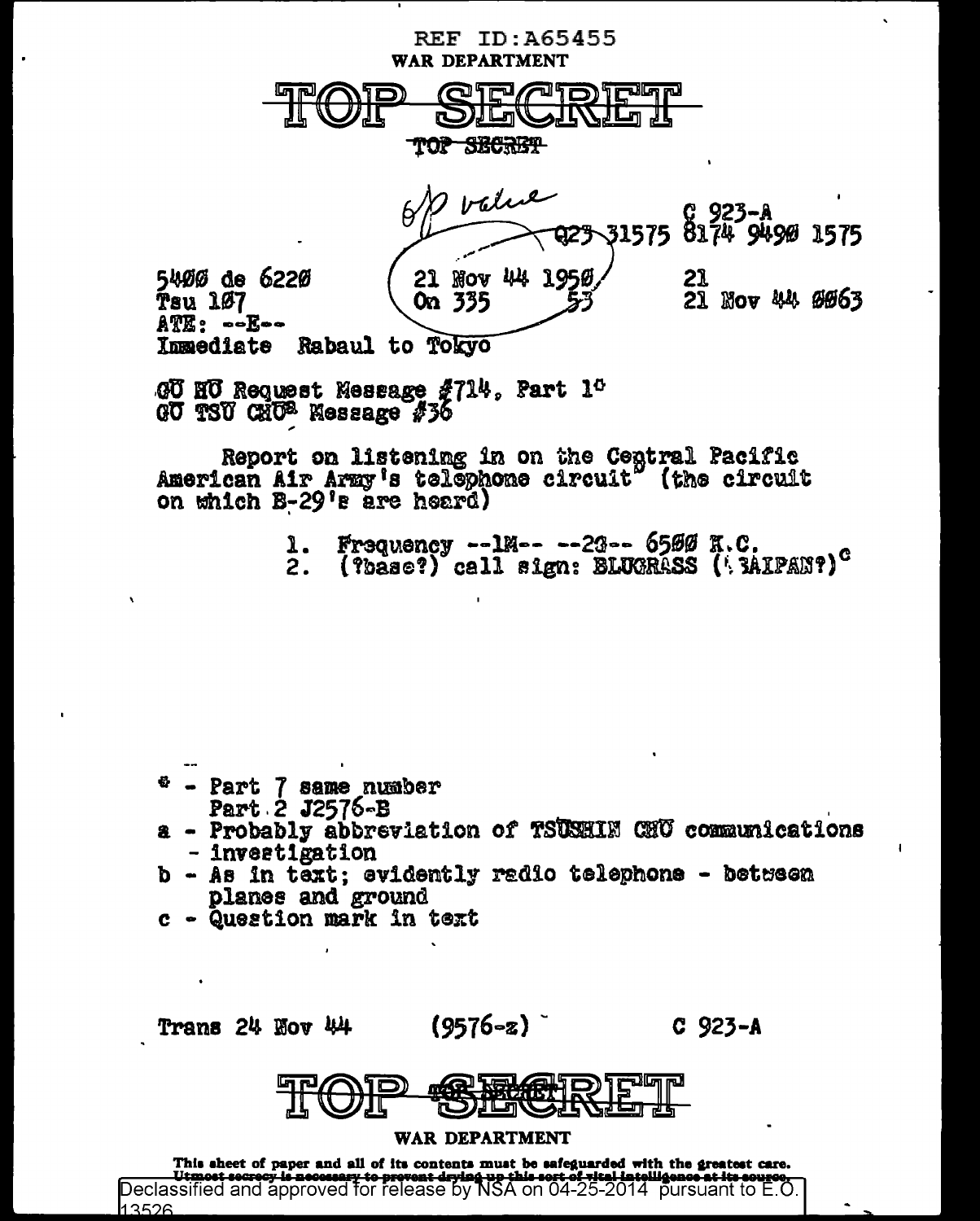

It appears from the present investigation 5. of 19 November concerning the approximate number of "B" 29's in the Central Pacific area that, (?up to today?), these are from 7% to 11% planes.

**End Westage** 

 $P - Part 1$  same number Part 2 J 2576-B

 $(9576 - z)$ Trans 24 Nov 44  $C_{923-G}$ 



This sheet of paper and all of its contents must be safeguarded with the greatest care<br>Utmost secrecy is necessary to prevent drying up this sort of vital intelligence at its source.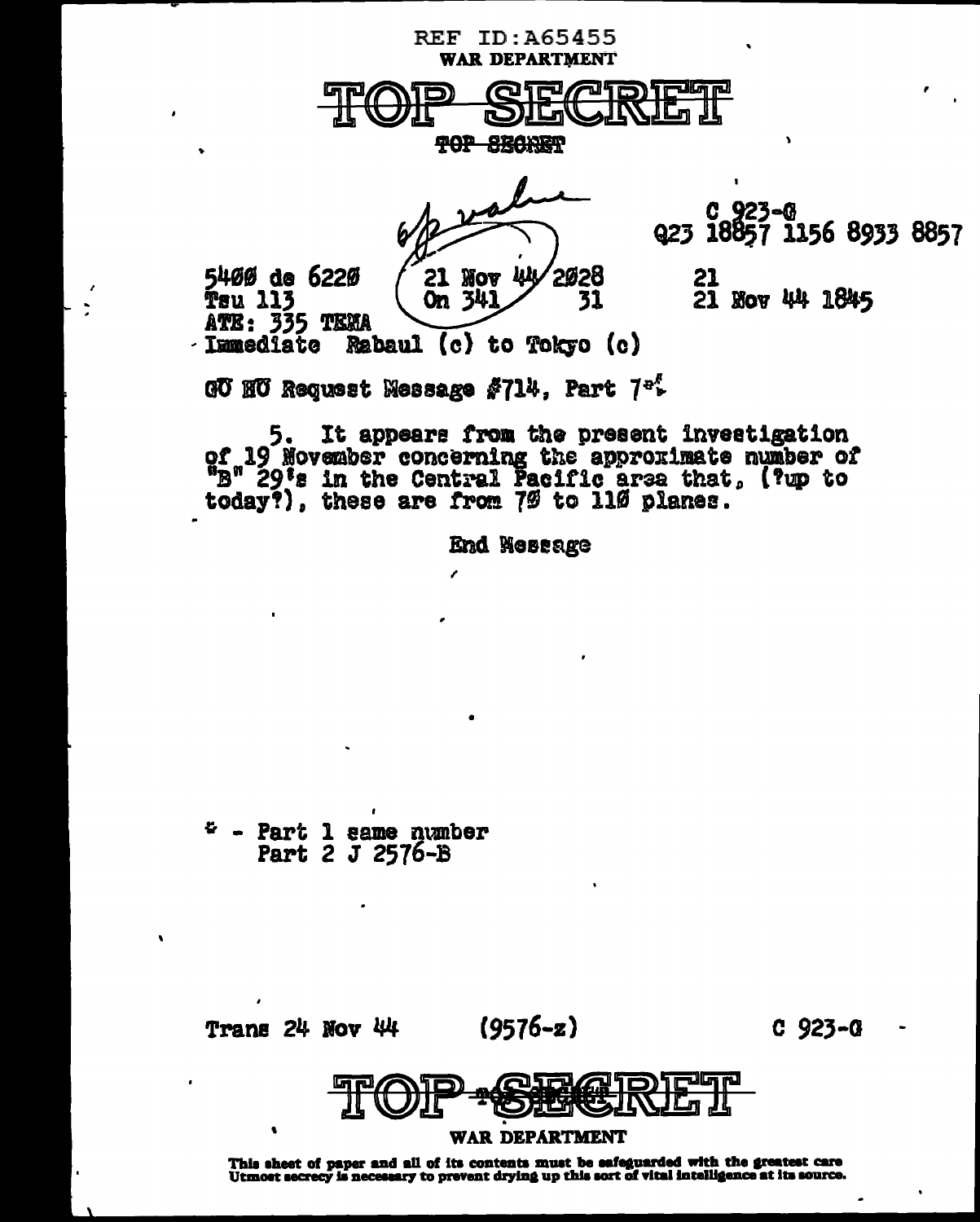WARPBEFART ROLL 55

TOP SECREP

F-38347-C

ぞん

M42 392 7406 CBI 8794

 $27$  Jul 44 1534<br>On 41 .43  $\frac{39}{27}$  Jul 44 1040 5320 de 5320 On  $41$ Tsu<sup>.</sup> Ate: --M--Maymyo (c) to Myitkyina (c) **UNA** KON (33 Army) Staff Wire #1813 Part 3

"23rd ('A' Intelligence)

A troop unit (BUTAI) of the Burma Regiment

(lacking the 'A' Company) and --G-- of BUTAI size are presently massing at --2U--\* and 'MANKURIN' respectively.

3. From 'FURETSUDEI' \*\*" . . . (msg contd)

Place name in unrecovered supplement.

FREDDY?

Rec'd 10 Nov 44  $(g)$ 

F-38347-C

<del>POP SECRET</del>

WAR DEPARTMENT

This sheet of paper and all of its contents must be safeguarded with the greatest care.<br>Utmost secrecy is necessary to prevent diving up this eart of vital intelligence at its source.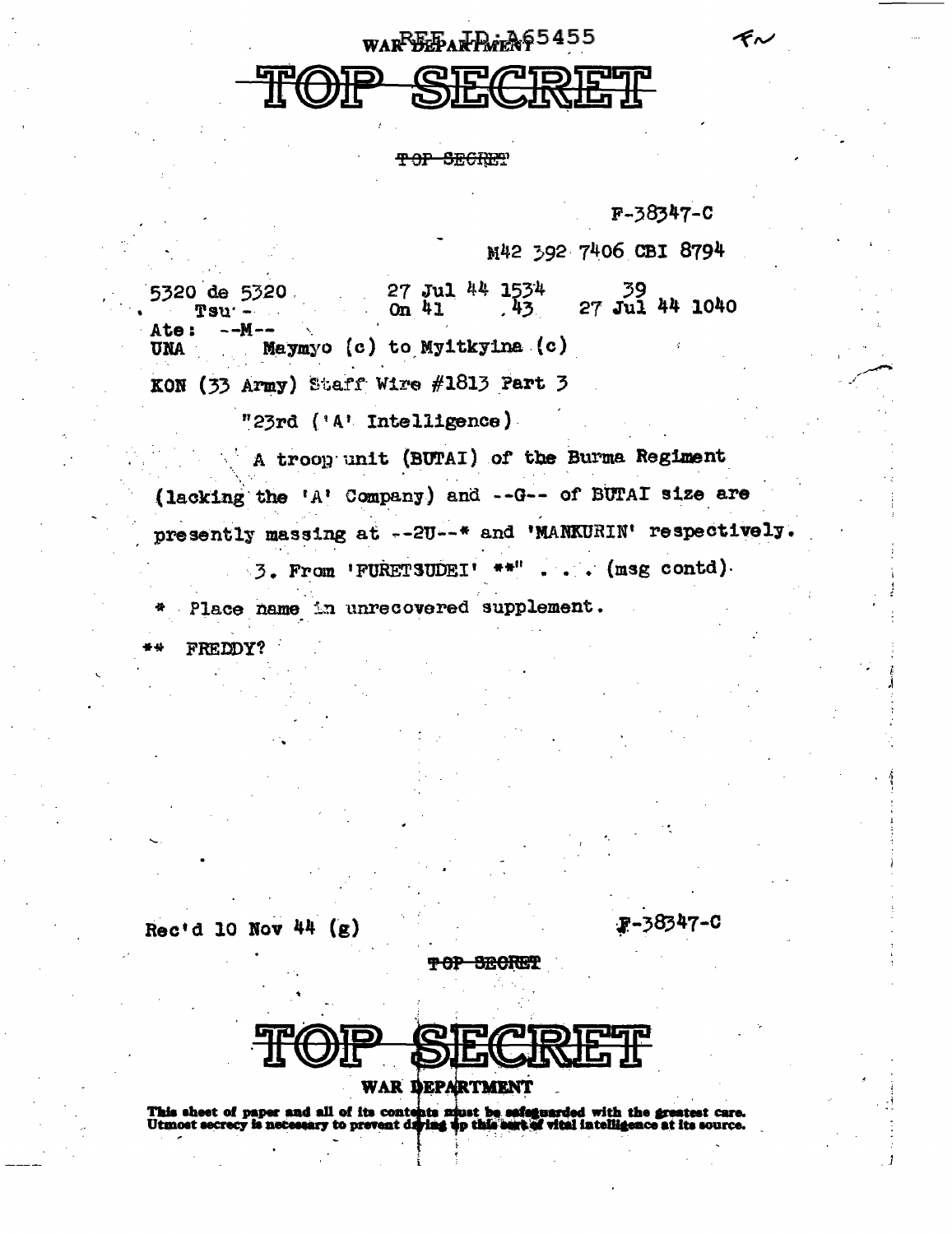# WAR DEPART

REF

ID:A65455

Mrs. J. A. A. S. Les Li

**Budapest (OSTWN) From:** 

Tokyo (Summer (Vice-Chief, General Staff))  $TQ$ : 22 August 1944 JAS

190

# (2 Parts Complete)

German Special Intelligence. PART 1

From the U.S. Consul in Bombay to the U.S. Secretary of State - sent on August 9th.

24,000 factory workers went on strike today (the 9th), affecting 11 plants.

One college closed and 25 students who were selected as volunteers to go on strike were arrested while on their way to the meeting place.

From the U.S. Consul in Calcutta to the U. S. Secretary of State - sent on August 10th.

There were 27 planes in June which were participating in transport between India and China.

They made 349 trips to Kunming...

PART 2

...96 trips to Iping. Average flying time per plane was about 144 hours.

In July, there were 26 planes: 647 trips were made to Kunming, 88 trips to Iping. Average flying time was 222 hours.

The (? low ?) recorded flying time in June

C-871

Page 1

# WAR DEPARTMENT

This sheet of paper and all of its contents and this confidential with the greatest care. Utmost secrecy is necessary to prevent drying up this sort of vital intelligence at its source.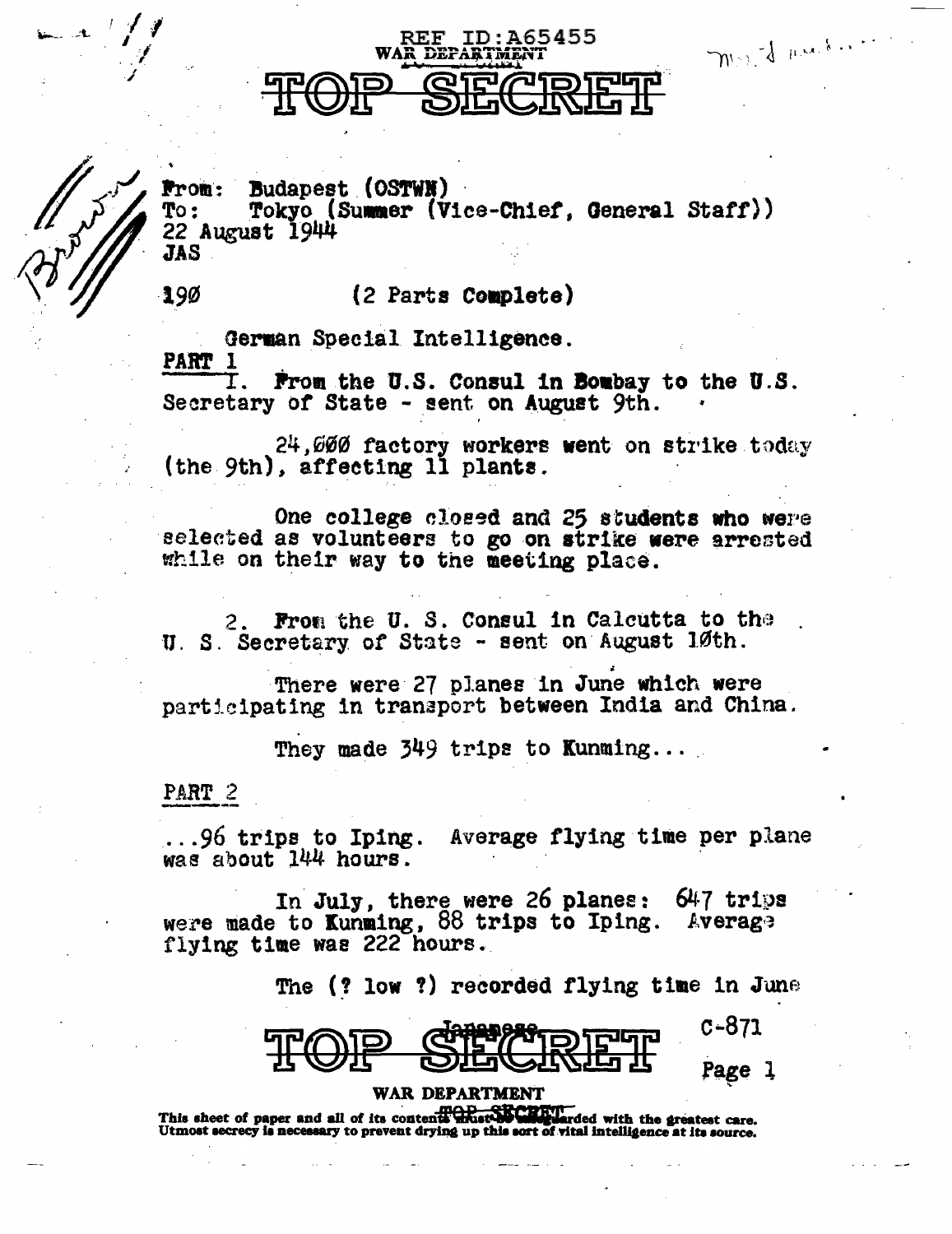# **REF ID:A65455 WAR DEPARTMENT**

is due to the fact that many of the planes were grounded.

The supply of benzine to China has been increased.

Inter 22 Aug 44 (4)<br>Rec'd 24 Aug 44<br>Trans 1 Nov 44 (1028-w) **Japanese**   $c - 871$ 

Page 2



## **WAR DEPARTMENT**

This sheet of paper and all of its contents must be safeguarded with the greatest care.<br>Utmost secrecy is necessary to prevent drying up this sort of vital intelligence at its source.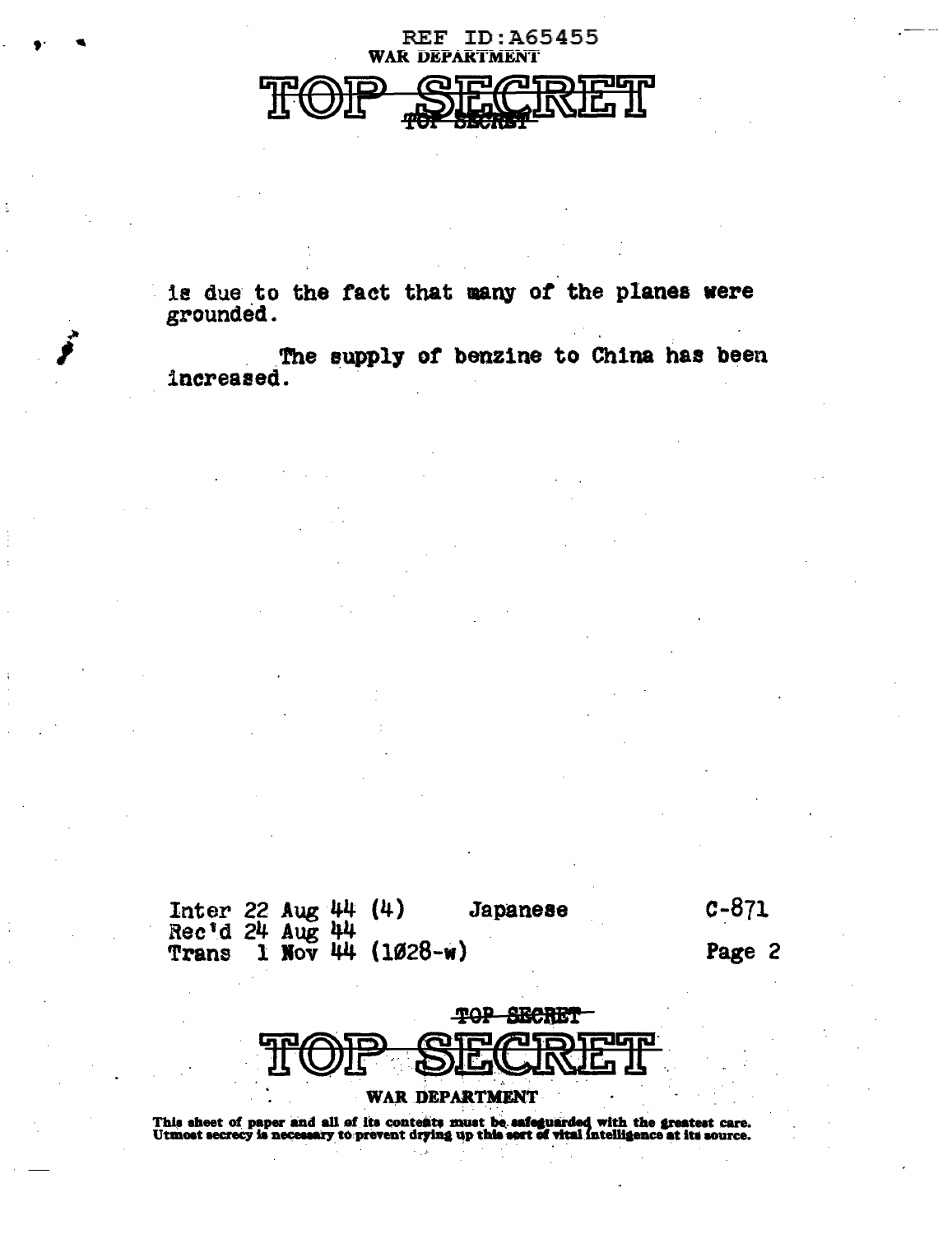wAEFreDLD-A65455

TOP SECRET

F-37240-E N42 981 4684 1446 8113

6110  $30$  Jul  $44/----$ 94 30 Jul 44/0130 49 on  $67$ ATE: 105 Tena  $--M--$  to  $--M- (-M--$  de Maymyo Ckt.

KON Staff Message #1907, Part 5

 $\overline{\mathbf{3}}$ . The 27th

From STILWELL to CHIANG KAI SHEK ("A" Intelligence")

(1) MENGLA (五才二)<sup>b</sup> sector (SC. 45 34):

The 72nd RYODAN is advancing toward the

 $--G--$  sector.

JOHO.

b - This is proceeded by the Kana "MURA" which may be an attempt at the Chinese pronunciation. The Japanese reading of the characters given would be MORATSU.

Trans 6 Nov 44  $(8062 - q)$ 

F-37240-E



## **WAR DEPARTMENT**

This sheet of paper and all of its contents must be safe<br>Utmost secrecy is necessary to prevent drying up this sert i<mark>feguarded with the gr</mark>e<br>rt of vital intelligence at e at its acurca.